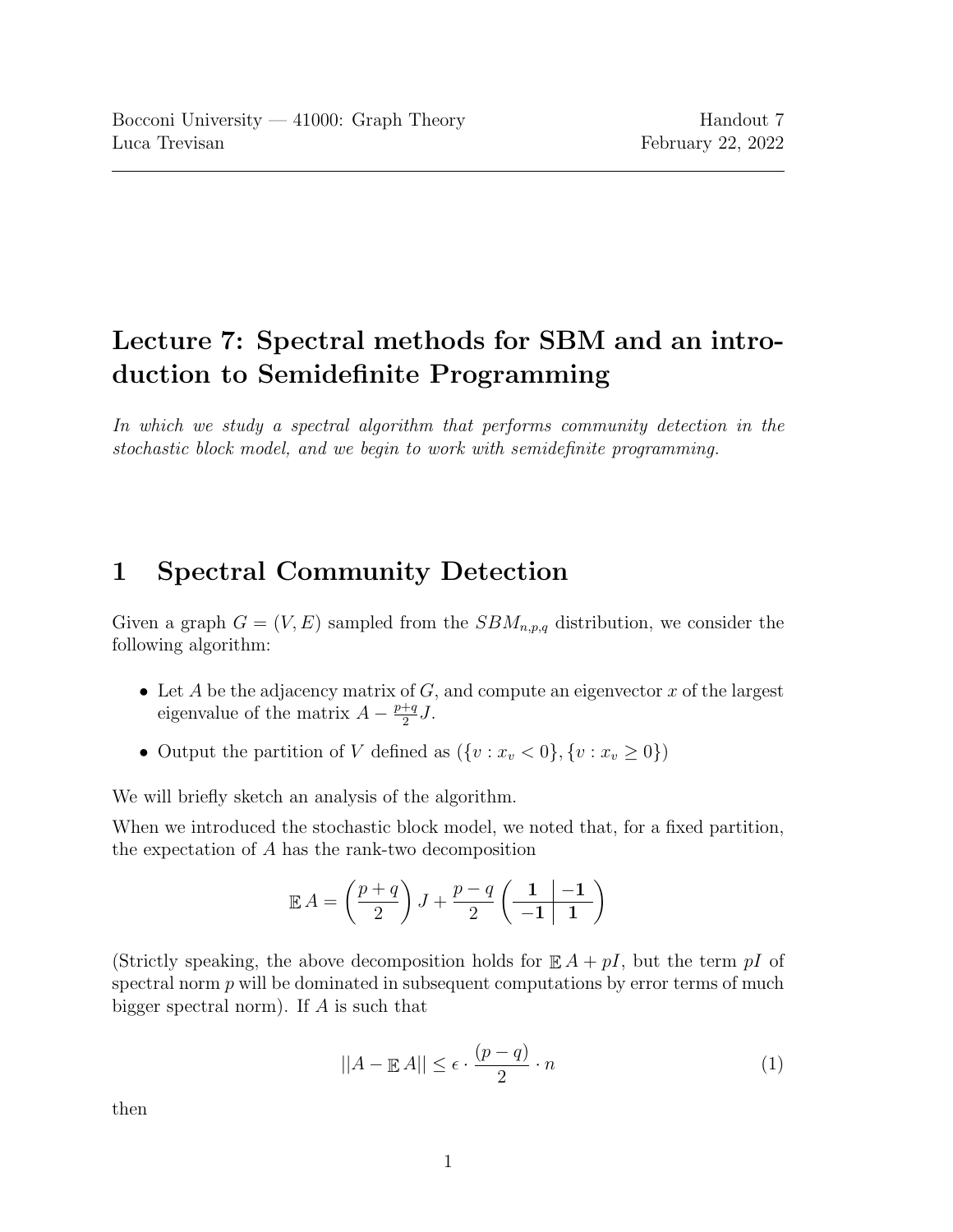$$
\left\| \left(A - \left(\frac{p+q}{2}\right)J\right) - \frac{p-q}{2}\left(\frac{1}{-1}\left|\frac{-1}{1}\right|\right) \right\| \le \epsilon \cdot \frac{(p-q)}{2} \cdot n
$$

and the Davis-Kahan Theorem implies that if  $\chi$  is the  $\pm 1$  indicator vector of the partition, that is, the vector such that  $\chi \chi^T = \begin{pmatrix} 1 & -1 \\ -1 & 1 \end{pmatrix}$  $-1$ | 1  $\setminus$ and if  $x$  is an eigenvector of the largest eigenvalue of  $A - \frac{p+q}{2}$  $\frac{+q}{2}J$  then

$$
|\sin(x,\chi)| \le \frac{\epsilon}{1-\epsilon}
$$

and then, by scaling x so that its inner product with  $\chi$  is nonnegative and  $||x||^2 = n$ we have

$$
\langle x, \chi \rangle = ||x|| \cdot ||\chi|| \cdot \cos(x, \chi) = n \cdot \sqrt{1 - \sin^2(x, \chi)} \ge n \cdot \sqrt{1 - O(\epsilon^2)} \ge 1 - n \cdot O(\epsilon^2)
$$
 and so

$$
||x - \chi||^2 = 2n - 2\langle x, \chi \rangle \le n \cdot O(\epsilon^2)
$$

which implies that the partition  $\{v : x_v < 0\}$ ,  $\{v : x_v \ge 0\}$  differs from the partition  $\{v : \chi_v = -1\}, \{v : \chi_v = +1\}$  in at most  $O(\epsilon^2 n)$  vertices, since each misclassified vertex adds at least 1 to the summation

$$
\sum_{v} (x_v - \chi_v)^2 = ||x - \chi||^2 \le O(\epsilon^2 n)
$$

Multiplying x by a scalar does not change the partition  $\{v : x_v < 0\}$ ,  $\{v : x_v \ge 0\}$ , so the error bound holds for every scalar multiple of  $x$  and hence for every eigenvector of the largest eigenvalue of  $A - \frac{p+q}{2}$  $rac{+q}{2}J$ .

It remains to understand under what conditions the spectral concentration bound [\(1\)](#page-0-0) holds.

Matrix Chernoff bounds imply that, for every  $p, q$ , we have

$$
||A - \mathop{\mathbb{E}} A|| \leq O(\sqrt{(p+q) n \log n})
$$

and so the condition  $(p-q)n \gg \sqrt{(p+q)n \log n}$  suffices for approximate reconstruction.

It is possible to prove that, if  $p + q \gg \frac{\log n}{n}$  then we have the stronger bound

$$
||A - \mathbb{E}A|| \le O(\sqrt{(p+q)n})
$$

and, in that regime, the condition  $(p - q)n \gg \sqrt{(p + q)n}$  suffices for approximate reconstruction.

In the regime in which p and q are  $O(1/n)$ , meaning that the graph has constant average degree, it is known that condition [\(1\)](#page-0-0) is false with high probability.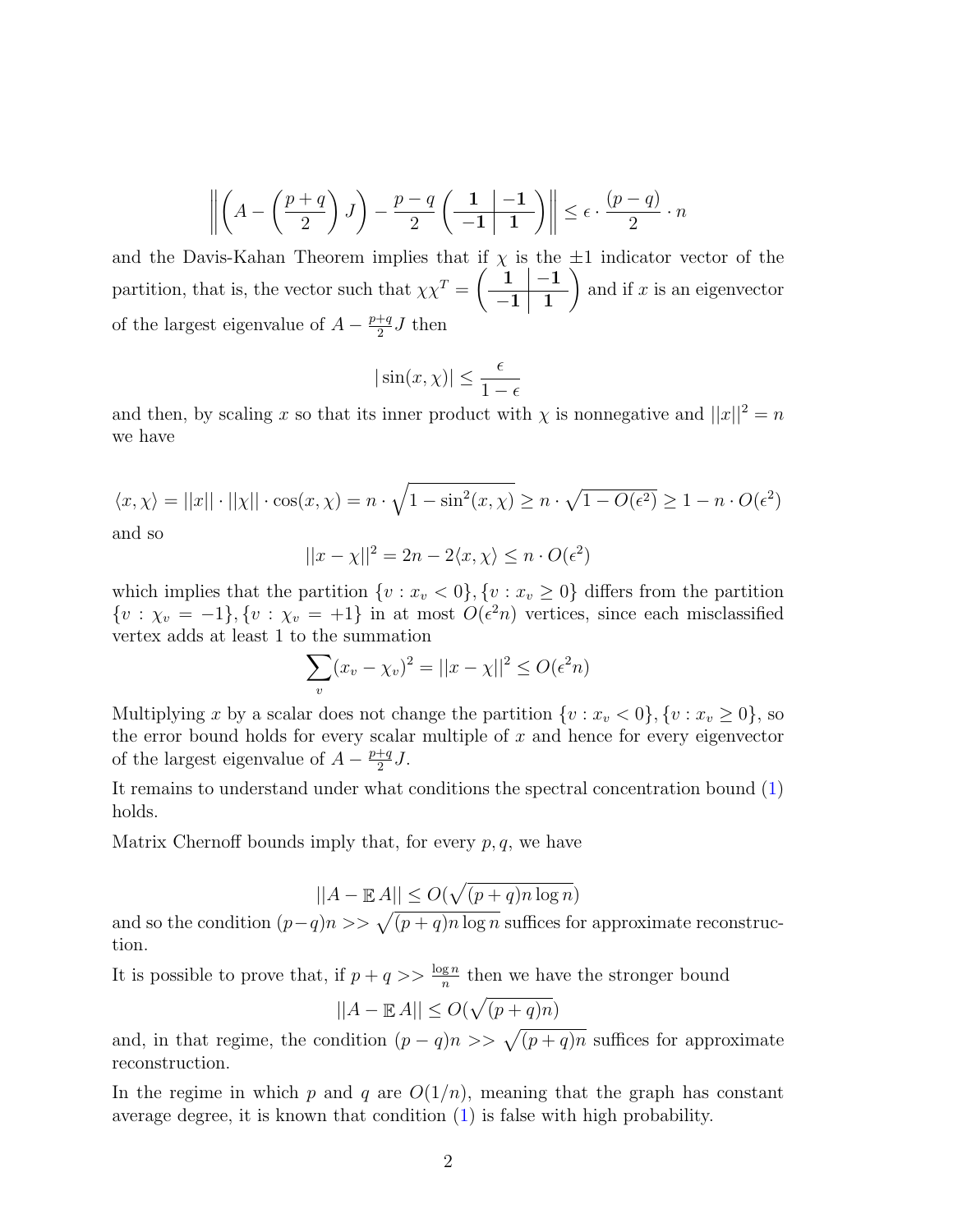## 2 Semidefinite Programming

We will now introduce the technique of semidefinite programming. Semidefinite programming is a general class of convex optimization problems, and it generalizes both eigenvalue computations and linear programming. Like linear programming, it has a theory of duality that helps reason about the optimality of solutions. Like spectral techniques, it allows to reason about the phenomenon of the random graphs being "concentrated" around their expectation.

For the sake of this course, it will suffice to introduce a couple of basic concepts and results.

We say that a real symmetric matrix  $M$  is Positive Semidefinite, which we abbreviate as PSD and write  $M \succeq 0$ , if all the eigenvalues of M are non-negative. We will use the partial order  $A \succeq B$  among real symmetric matrices which holds iff  $A - B \succeq 0$ .

It follows from the variational characterization of eigenvalues of real symmetric matrices that a matrix  $M$  is PSD if and only if

$$
\forall x \in \mathbb{R}^n : \quad x^T M x \ge 0
$$

Another useful characterization of PSD matrices is that a matrix is PSD if and only if there are *n* vectors  $x^{(1)}, \ldots, x^{(n)}$  such that

$$
\forall i, j: \quad M_{i,j} = \langle x^{(i)}, x^{(j)} \rangle
$$

When the above relation holds, we say that  $M$  is the *Gram matrix* of the vectors  $x^{(1)}, \ldots, x^{(n)}$  and the vectors are called a *Cholesky decomposition* of the matrix. Note that the vectors need not be n-dimensional, and need not be unique.

To prove that this is a characterization, we see that if M is the Gram matrix of  $x^{(1)}, \ldots, x^{(n)}$ , then the quadratic form of M is a sum of squares and hence nonnegative, meaning that  $M$  is PSD:

$$
\forall y \in \mathbb{R}^n : \quad y^T M y = \sum_{i,j} M_{i,j} y_i y_j = \sum_{i,j} \sum_k x_k^{(i)} x_k^{(j)} y_i y_j = \sum_k \left( \sum_i y_i x_i^{(k)} \right)^2 \ge 0
$$

For the other direction, if M is PSD and if  $\lambda_1, \dots, \lambda_n$  is the sequence of non-negative eigenvalues of M and  $v^{(1)}, \ldots, v^{(n)}$  the corresponding sequence of orthnormal eigenvectors, then we can write

$$
M = \sum_{k} \lambda_k v^{(k)} (v^{(k)})^T
$$

that is,

$$
M_{i,j} = \sum_{k} \lambda_k v_i^{(k)} v_j^{(k)}
$$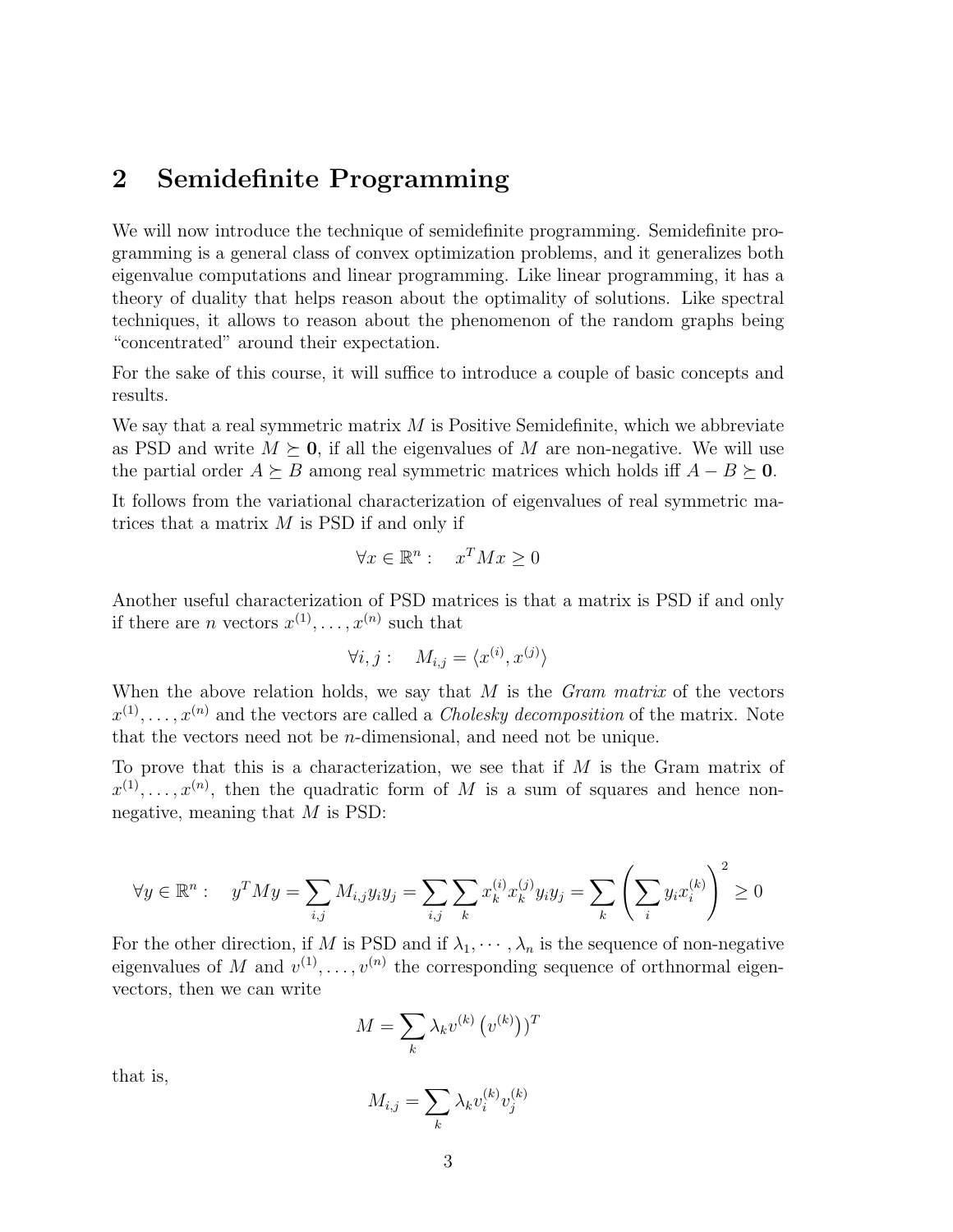and we can verify that the collection of vectors  $x^{(1)}, \ldots, x^{(n)}$  defined as

$$
x_k^{(i)} = \sqrt{\lambda_k} v_i^{(k)}
$$

is a Cholesky decomposition of  $M$ , because

$$
\langle x^{(i)}, x^{(j)} \rangle = \sum_{k} x^{(i)}_{k} x^{(j)}_{k} = \sum_{k} \lambda_{k} v^{(k)}_{i} v^{(k)}_{j} = M_{i,j}
$$

From these properties, we conclude that the set  $\{M \in \mathbb{R}^{n \times n} : M \succeq 0\}$  of PSD matrices is convex, because if A and B are PSD matrices and  $0 \leq \lambda \leq 1$  we have

$$
\forall x: \quad x^T(\lambda A + (1 - \lambda)A)x = \lambda x^T A x + (1 - \lambda)x^T B x \ge 0
$$

so that  $\lambda A + (1 - \lambda)B$  is also PSD.

Semidefinite programming (SDP) is the class of optimization problems in which the unknowns are the entries of a PSD matrix, and we want to optimize a linear functions of such unknowns under linear constraints. A generic form of a maximization semidefinite program is

$$
\max \sum_{i,j} c_{i,j} X_{i,j}
$$
\ns.t.\n
$$
\sum_{i,j} a_{i,j}^{(1)} X_{i,j} \le b_1
$$
\n
$$
\vdots
$$
\n
$$
\sum_{i,j} a_{i,j}^{(m)} X_{i,j} \le b_m
$$
\n
$$
X \succeq \mathbf{0}
$$

where the coefficients  $c_{i,j}$ ,  $a_{i,j}^{(k)}$  and  $b_j$  are given. It is possible to define the problem as a minimization problem, and to have equality constraints, although such variants can be equivalently reduced to the normal form above.

Interior point algorithms for convex optimization apply to semidefinite programming, and can find, in polynomial time, a solution that is exponentially close to an optimal solution.

For notational convenience, we introduce the Frobenious inner product between matrices, defined as

$$
A \bullet B := \sum_{i,j} A_{i,j} B_{i,j}
$$